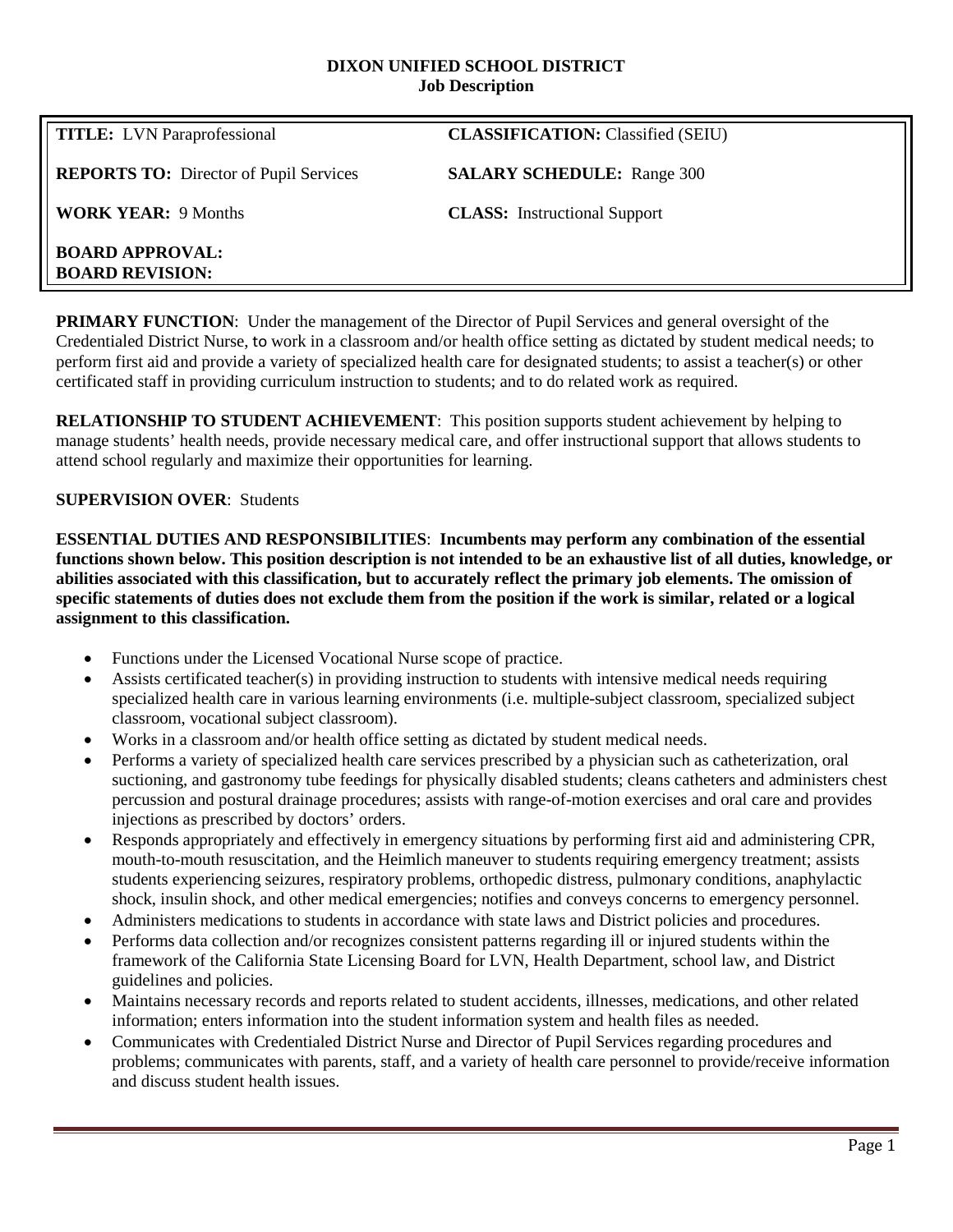- Travels to various school sites within the District to assess student illness or injury and provide a variety of routine health care services such as bandaging, checking temperatures and blood pressure, removing splinters, assisting with meals and personal hygiene, treating bee stings, and other related services.
- Screens student records for proper immunizations; alerts parents of needed immunizations; maintains communication with parents until required records of immunizations are provided; assures immunization records comply with state laws.
- Maintains first aid kits at school sites; requisitions and maintains inventory of health office supplies; maintains health office in a clean sanitary safe and organized condition.
- Assists Credentialed District Nurse with the scheduling of hearing and vision testing, and dental and scoliosis checks.
- Answers incoming telephone calls to the health office and responds to inquiries, takes messages, or refers callers to others as appropriate; serves as a liaison between the Director or Pupil Services, Credentialed District Nurse, staff, parents, students, and the community.
- Conducts routine clerical duties including but not limited to, composing correspondence, completing reports, forms, notices and referrals, typing, copying, filing, etc.
- Operates a variety of modern office and health equipment including personal computer, copier/scanner/fax, stethoscope, electronic thermometer, otoscope, sphygmomanometer, glucometer, suction machine, catheterization equipment, gastrostomy feeding tubes, respiratory inhaler and air resuscitation bag.
- Assists the Credentialed District Nurse and his/her designee in the performance of their duties.
- Cares for, supervises, controls, and protects students in a manner commensurate to assigned duties and responsibilities.
- Completes other reasonable duties as assigned.

# **TRAINING, EDUCATION, AND EXPERIENCE:**

- Graduation from an accredited Vocational Nurse Training program or the equivalent.
- One year experience in nursing work desired.
- One year experience nursing work with medically fragile children or adults desired.
- Prior experience working in a public school setting desired.

# **LICENSES AND OTHER REQUIREMENTS:**

- Valid California Driver's License, insurable status by the District's carrier, and access to a personal vehicle.
- Valid CPR certification.
- Fingerprint/criminal justice clearance.
- Possession of a negative TB risk assessment certificate and, if risk factors are identified, a negative TB examination, that is no more than 60 days old and renewable at least once every four years.

# **KNOWLEDGE AND ABILITIES: The following outline of essential knowledge, abilities, and physical requirements is not exhaustive and may be supplemented as necessary in accordance of the job.**

# KNOWLEDGE OF\*:

- Modern medical terminology, equipment and techniques.
- General concepts of child development and characteristics of children with special needs.
- Vocational nursing skills including but not limited to, First Aid, CPR, administration of medications, specialized health care techniques, infection control procedures, and hazardous waste management.
- Proper lifting techniques.
- Adaptive equipment and its applications.
- Universal health care precautions.
- Health and safety regulations.
- Policies, objectives, and technical aspects of assigned program and activities.
- Record-keeping techniques.
- Correct English usage, grammar, spelling, punctuation and vocabulary.